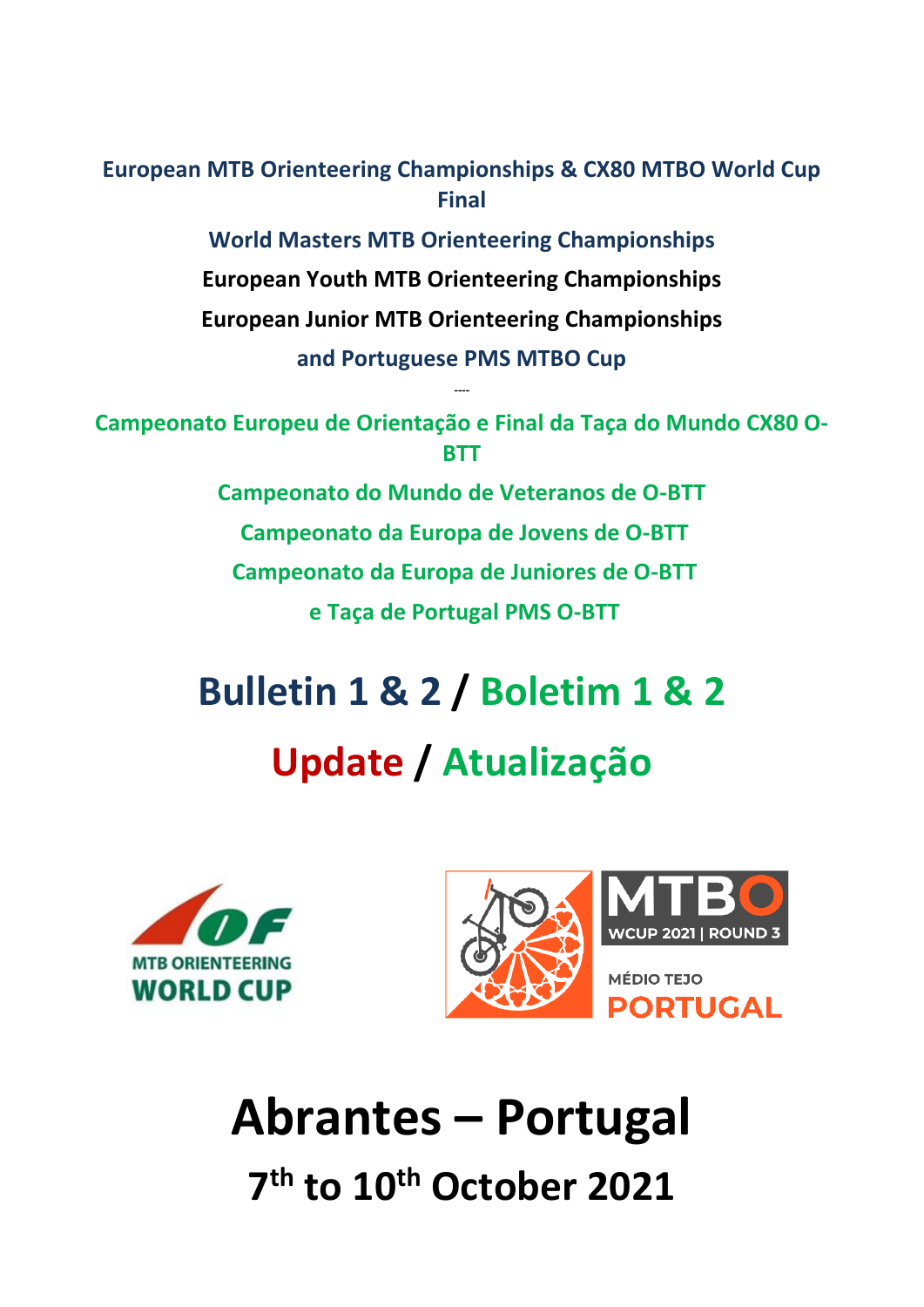





# **Contents / Índice**

| 17. Course lengths and winning times / Distâncias e tempos para os vencedores  12 |  |
|-----------------------------------------------------------------------------------|--|
|                                                                                   |  |
|                                                                                   |  |
|                                                                                   |  |
|                                                                                   |  |
|                                                                                   |  |
|                                                                                   |  |
|                                                                                   |  |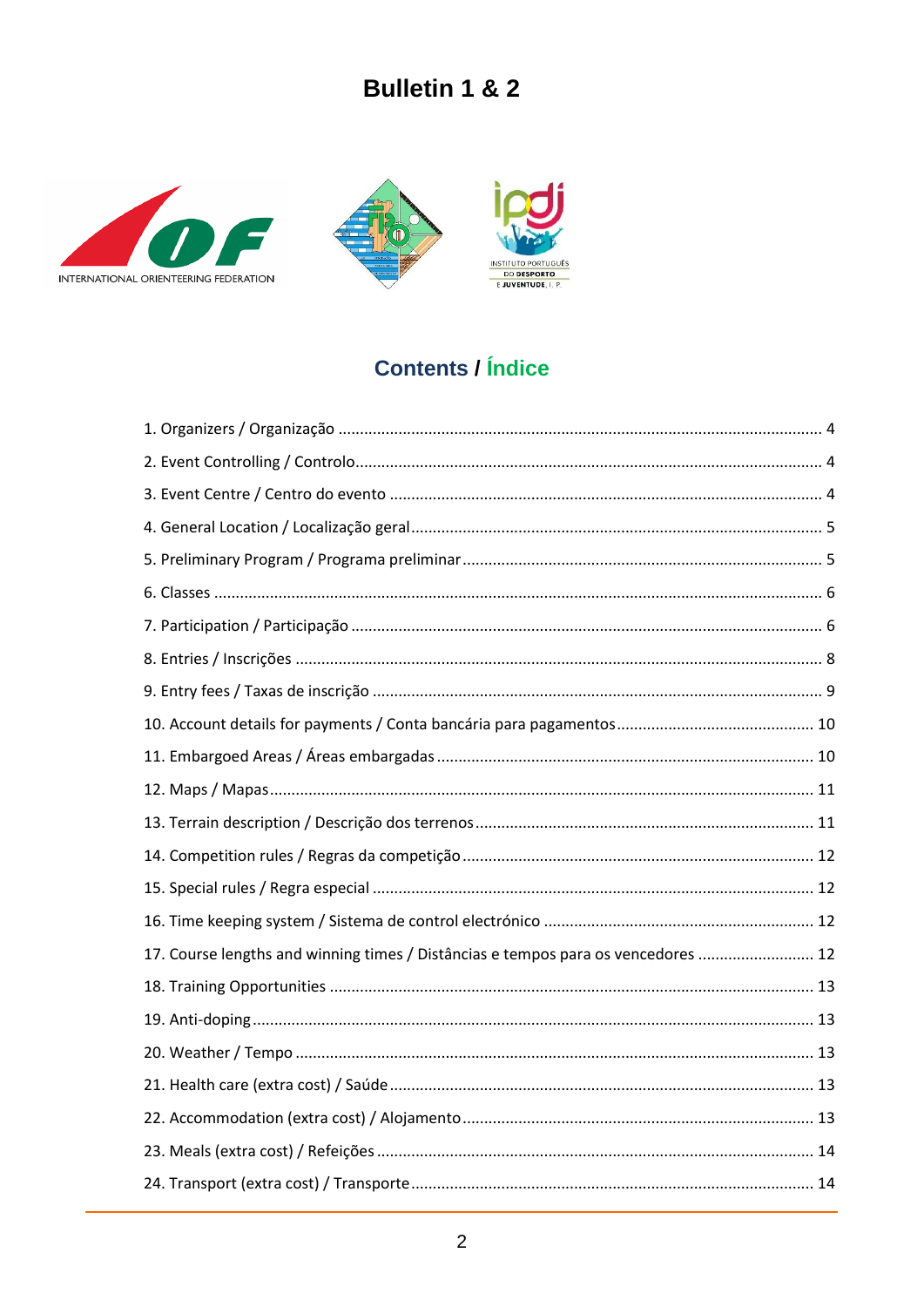|--|--|--|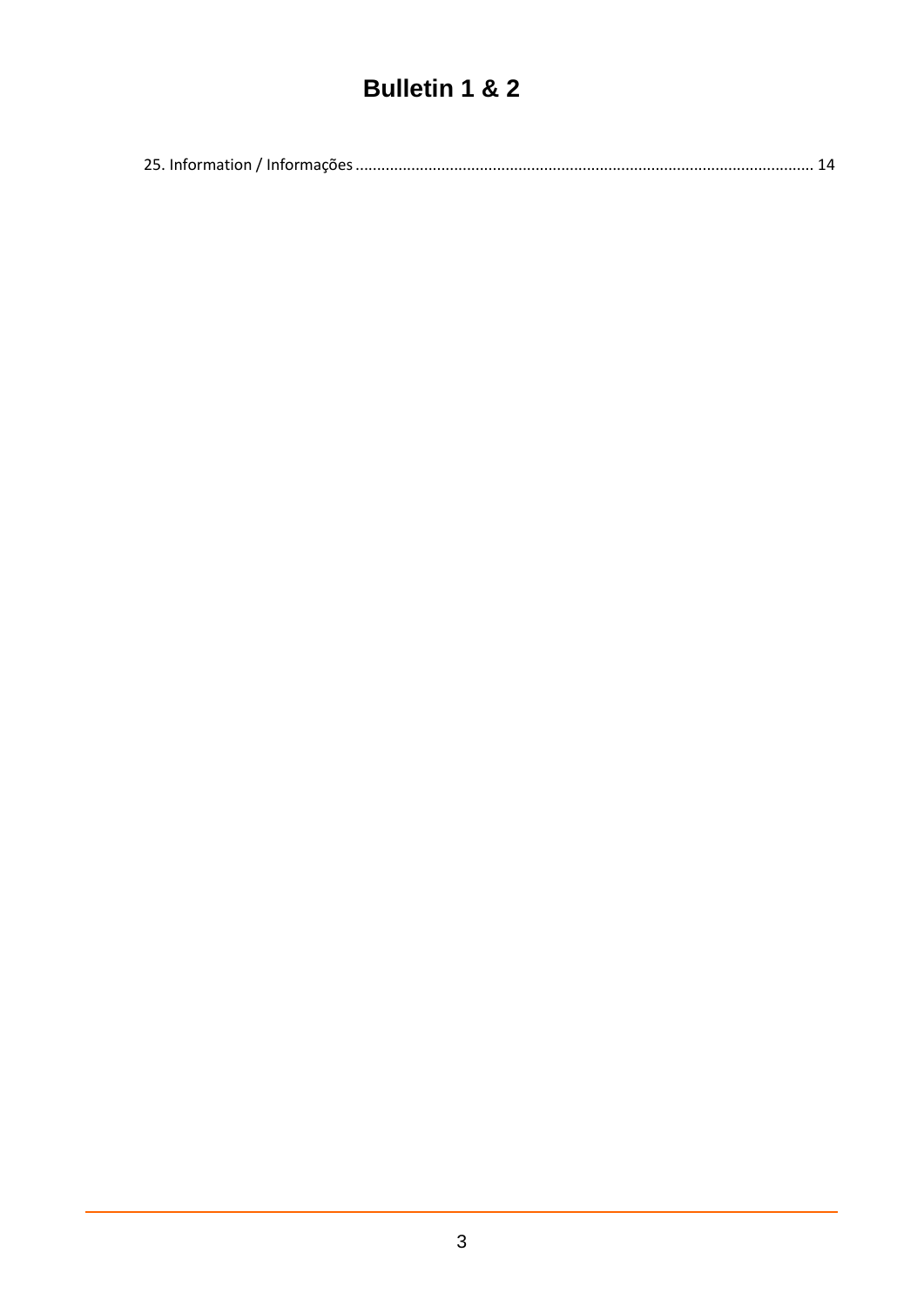# <span id="page-3-0"></span>**1. Organizers / Organização**

Event Director / Diretor do evento: **Jose Oliveira** Deputy Event Directors / Adjuntos: **Paulo Gonçalves, João Martins, Aniceto Soares, Jorge Elias, Jorge Lavado** Event Secretary / Secretariado: **Teresa Alves** Maps & Courses / Mapas e percursos: **Alexandre Reis** IT / Informática: **Nuno Leite e André Mora**

### <span id="page-3-1"></span>**2. Event Controlling / Controlo**

IOF Senior Event Advisor / Supervisor IOF: **Javier Usón Nebra (ESP)** National Controller / Supervisor nacional: **Tiago Fernandes (POR)**

### <span id="page-3-2"></span>**3. Event Centre / Centro do evento**

Abrantes Sports City / Cidade Desportiva de Abrantes

Distances from main airports / Distâncias aos principais aeroportos:

Lisbon International Airport – 150 km – 90 min. Porto International Airport – 250 km – 150 min

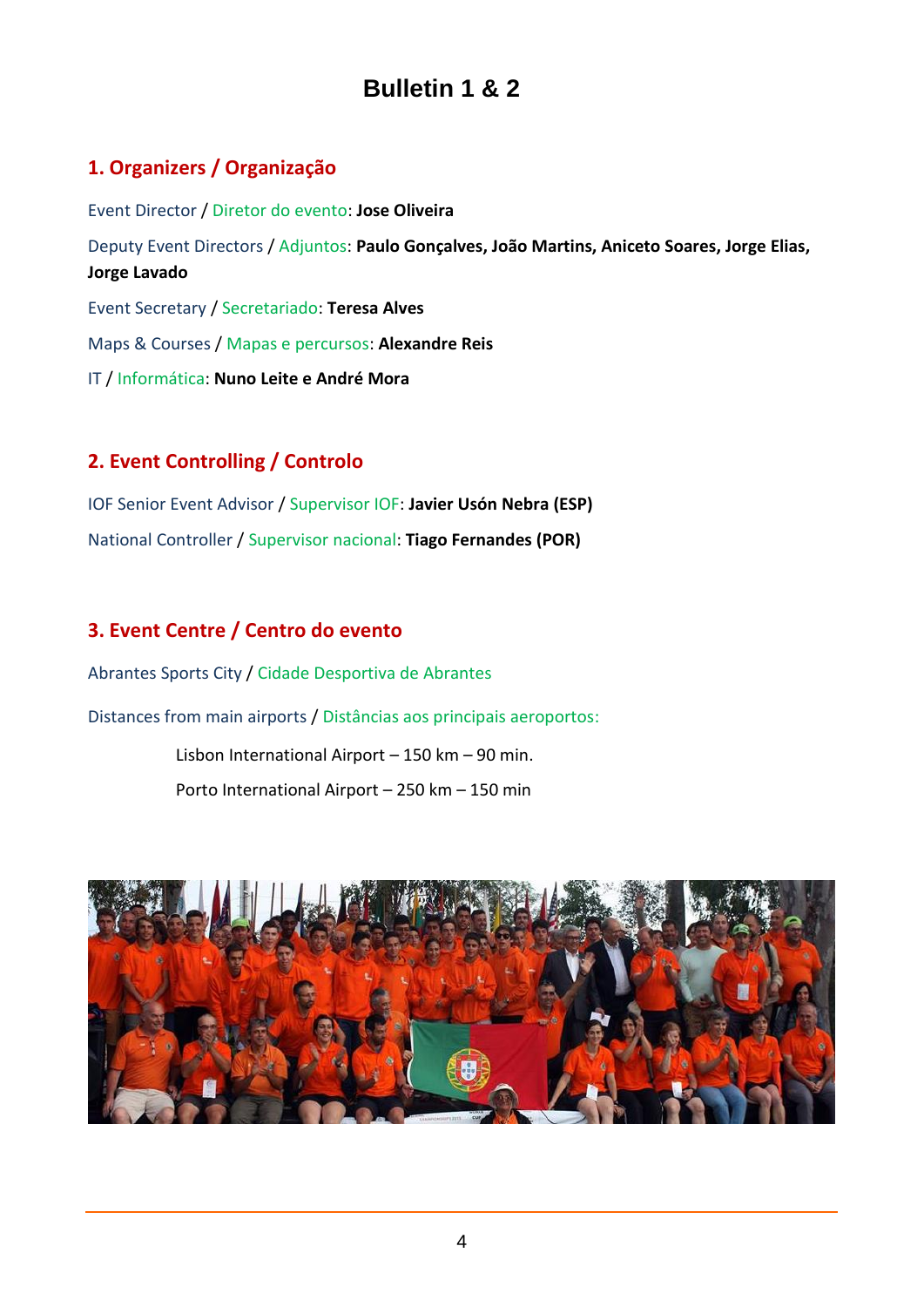# <span id="page-4-0"></span>**4. General Location / Localização geral**



### <span id="page-4-1"></span>**5. Preliminary Program / Programa preliminar**

#### **WEDNESDAY, 6th October**

 **Teams arrivals /** Chegada das equipas

Model event **WMMTBOC**; **EYMTBOC; EJMTBOC /** Evento de treino

#### **THURSDAY, 7th October**

Teams arrivals / Chegada das equipas Model event CX80 **WCup**; **EMTBOC** / Evento de treino Mass Start for **WMMTBOC** / Prova de Partida em massa Sprint for **EYMTBOC; EJMTBOC /** Prova Sprint

#### **FRIDAY, 8th October**

Middle distance for CX80 **WCup**; **EMTBOC; WMMTBOC; EYMTBOC; EJMTBOC /** Prova Distância Media.

#### **SATURDAY, 9th October**

Long distance for CX80 **WCup**; **EMTBOC; WMMTBOC**; **EYMTBOC; EJMTBOC + POR Cup -** Prova Distância Longa

#### **SUNDAY, 10th October**

Sprint for **WMMTBOC**; **POR Cup** / Prova de Sprint Campeonato Mundo Veteranos+Taça PMS Relay for **EYMTBOC; EJMTBOC /** Prova de Estafetas Europeu Jovens e Juniores Mixed Relay CX80 **WCup; EMTBOC** / Estafeta Mista (Taça do Mundo)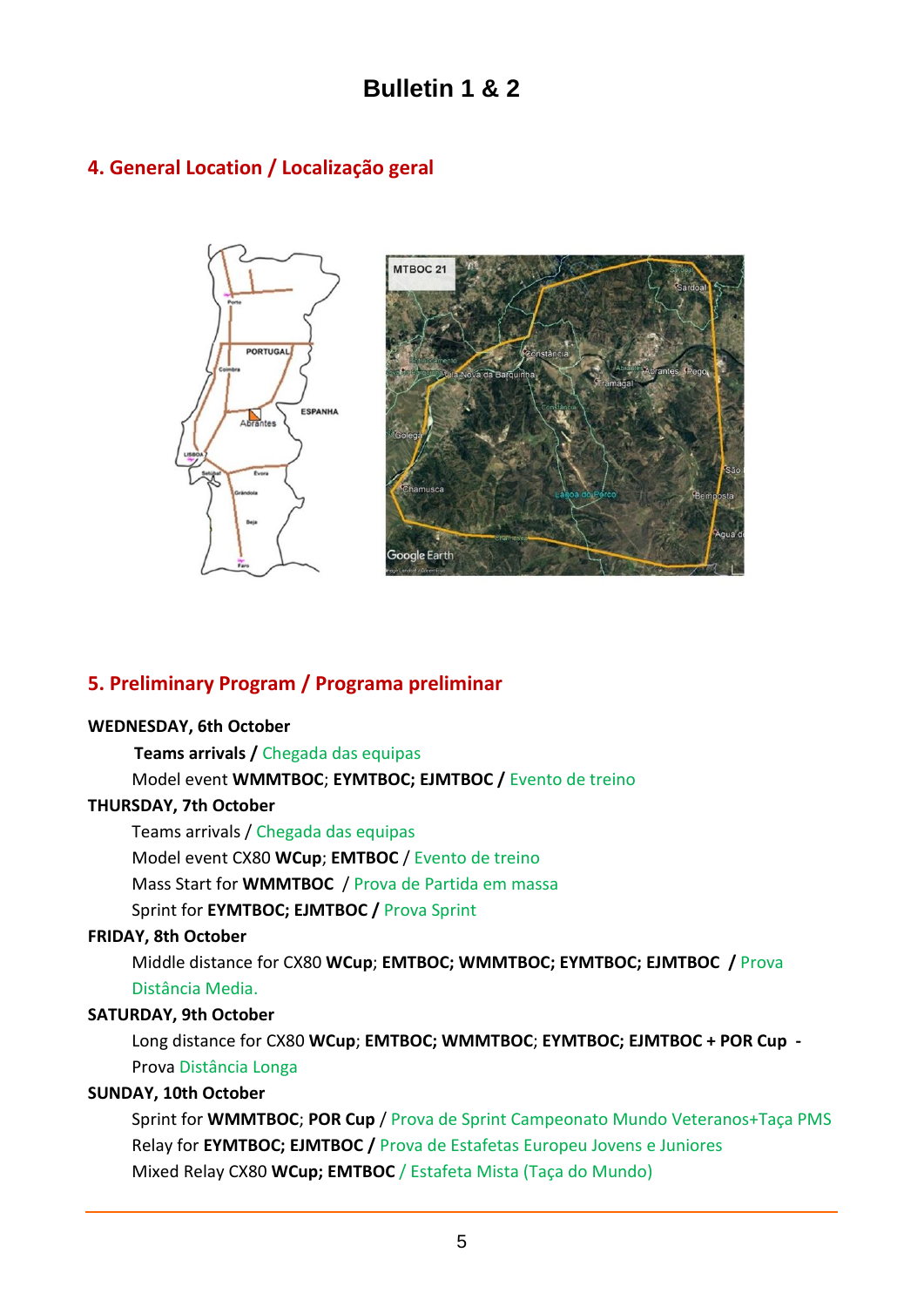### <span id="page-5-0"></span>**6. Classes**

**European MTB Orienteering Championships and CX80 World Cup / Campeonato Europeu e Taça do Mundo: Women and Men**

There is one class for women and one for men. There are no age restrictions.

**European Junior MTB Orienteering Championships /Campeonato da Europa Juniores: W20 and M20**

**European Youth MTB Orienteering Championships / Campeonato da Europa de Jovens: W17 and M17**

#### **World Masters MTBO Championships / Campeonato do Mundo de Veteranos:**

W/M35, W/M40, W/M45, W/M50, W/M55, W/M60, W/M65, W/M70, W/M75, W/M80, W/M85.

Two adjacent classes in the same decade will be merged if either or both have fewer than 5 entries.

W/M 70 and older are always offered in five-year age groups, regardless of the number of entries.

#### **Open and POR PMS MTBO Cup / Taça de Portugal PMS O-BTT e Abertos:**

D/H13, D/H15, D/H17, D/H20, D/HE, D/H21A, D/H40, D/H50, D/H60, Formação (Beginners), Open Médio (Open Middle) e Open Longo (Open Long).

# <span id="page-5-1"></span>**7. Participation / Participação**

#### **European MTB Orienteering Championships / CX80 World Cup / Campeonato Europeu e Taça do Mundo**

Competitors representing member federations of the IOF, defined by the International Olympic Committee as belonging to the European continent, can compete in the EMTBOC. Competitors representing other member federations of the IOF can participate in EMTBOC but will not be eligible for European titles, medals or diplomas.

For the individual competitions (Middle and Long distance) the maximum entry per member federation is 6 men and 6 women. The current World Champion and European Champion in Middle and Long distance will be given a wild card in addition to the entries from his/her federation.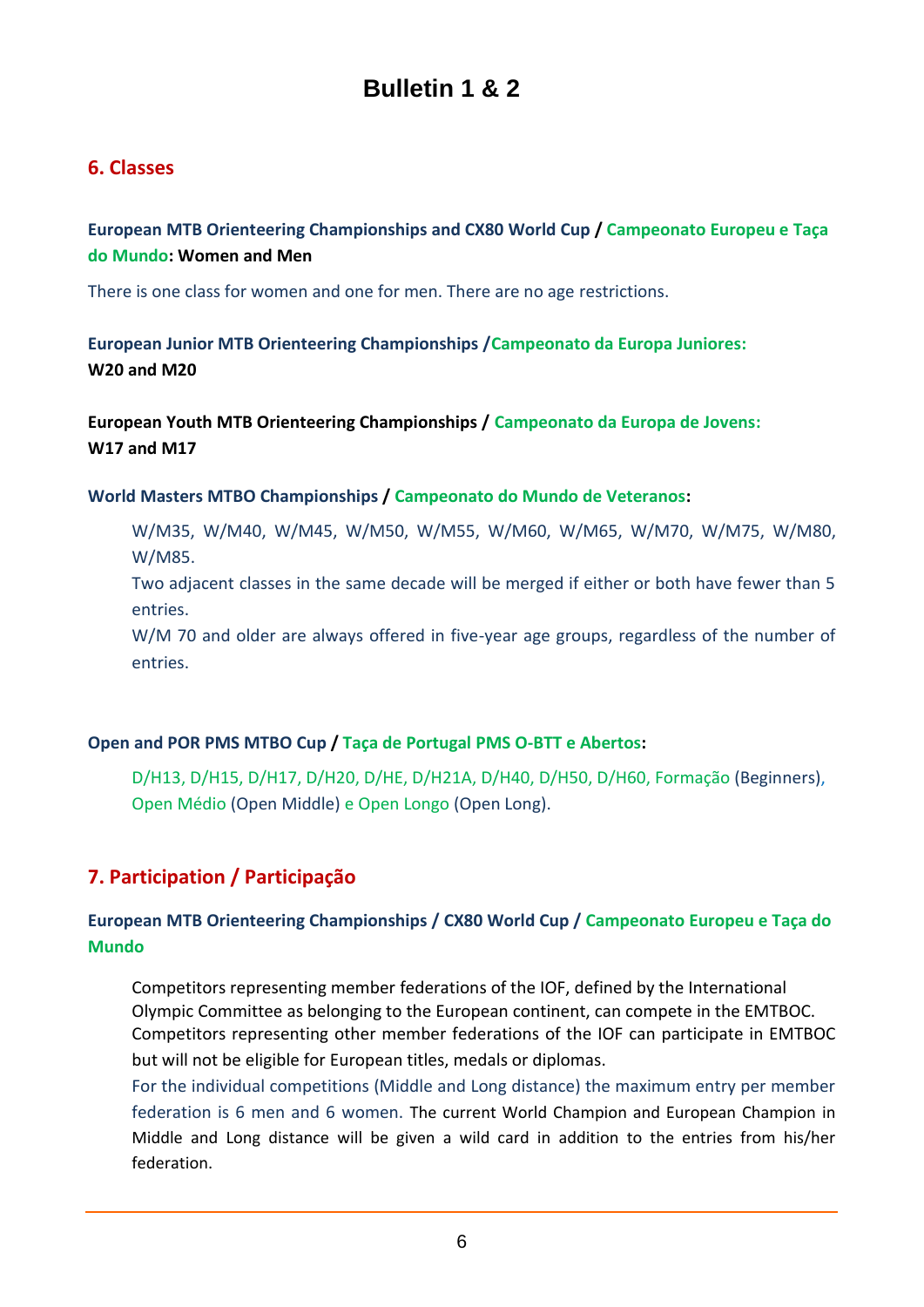For the Mixed Relay (relay with one mixed class) a maximum of 4 teams of 3 riders per member federation may be entered. Each team must include at least one woman.

CX80 World Cup competitors must have a valid IOF Athlete Licence. / Para as competições individuais (média e longa distância) a inscrição máxima por cada federação é de 6 homens e 6 mulheres. Para a Estafeta Mista um máximo de 4 equipes de 3 corredores por federação podem ser inscritos, sendo que cada equipe deve incluir pelo menos uma mulher. Os competidores da Taça do Mundo devem ter uma Licença de Atleta IOF válida

#### **World Masters / Campeonato do Mundo de Veteranos:**

Participation in the WMMTBOC is open to all competitors according to their age classes. / A participação está aberta a todos os competidores de acordo com suas classes de idade,

#### **European Junior MTB Orienteering Championships / Campeonato da Europa Juniores European Youth MTB Orienteering Championships / Campeonato da Europa de Jovens**

Competitors representing member federations of the IOF, defined by the International Olympic Committee as belonging to the European continent, can compete in EJMTBOC and EYMTBOC.

Competitors representing other member federations of the IOF can participate in EJMTBOC and EYMTBOC but will not be eligible for European titles, medals or diplomas.

For each individual competition a federation may enter a maximum of 6 competitors in each class of the EJMTBOC and EYMTBOC. The organising federation may have 2 additional competitors as official EJMTBOC and EYMTBOC competitors in the individual competitions. A federation may enter 2 teams in the Relay of the EJMTBOC and EYMTBOC.

Participation in the **EJMTBOC** and **EYMTBOC** is open to all competitors according to their age classes. / A participação está aberta a todos os competidores de acordo com suas classes de idade,

#### **Open and POR PMS MTBO Cup / Taça de Portugal PMS O-BTT e abertos:**

According with the rules of the Portuguese PMS MTBO Cup. / Em conformidade com as normas da Taça de Portugal PMS de O-BTT.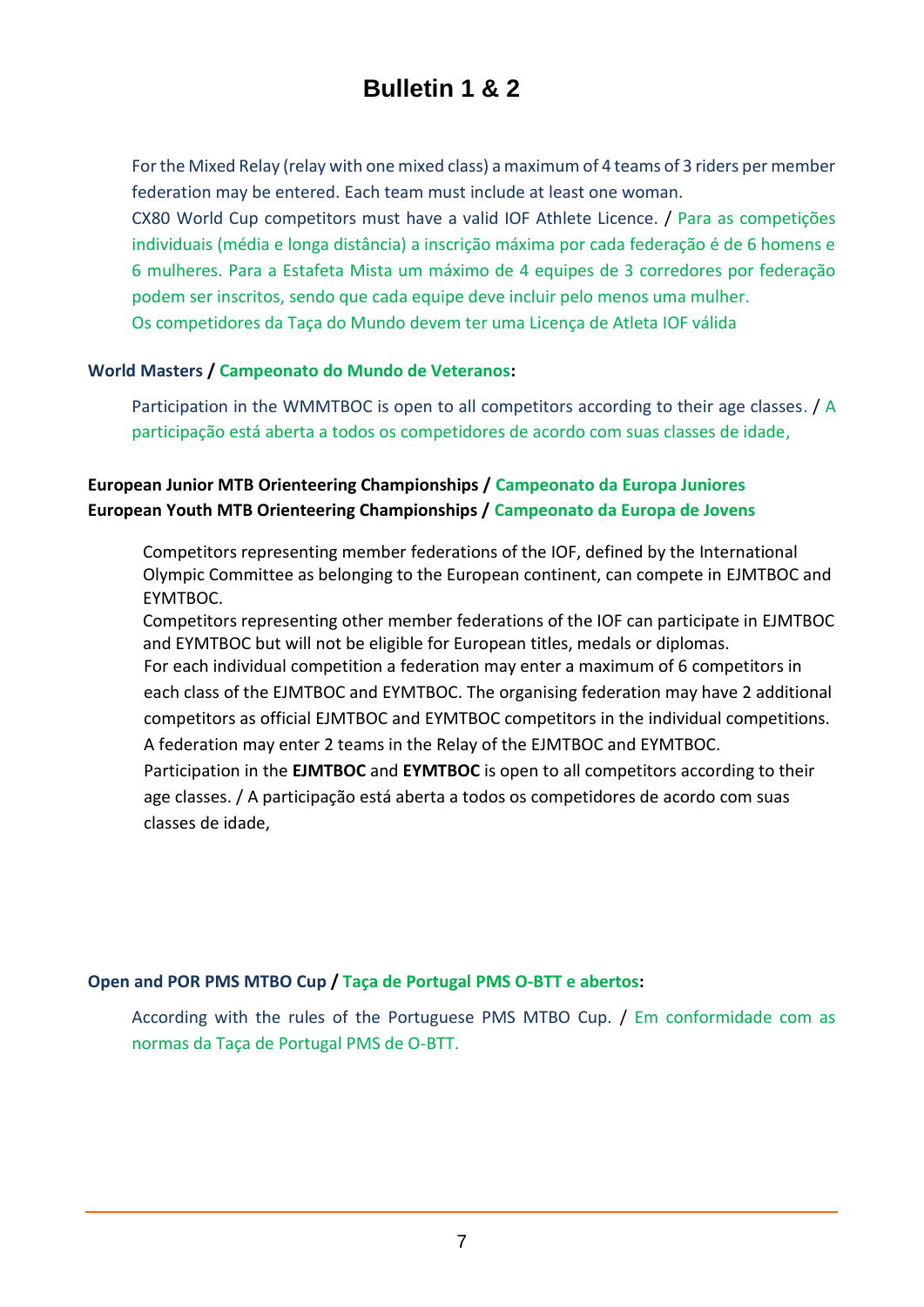### <span id="page-7-0"></span>**8. Entries / Inscrições**

**Entries for the European MTB Orienteering Championships / CX80 World Cup final round, EJMTBOC, EYMTBOC and the WMMTBOC are made in IOF Eventor**: <https://eventor.orienteering.org/Events/Show/7019> (EMTBOC and CX80 World Cup) <https://eventor.orienteering.org/Events/Show/7190> (WMMTBOC) <https://eventor.orienteering.org/Events/Show/7222>(EJYMTBOC)

#### **Entry deadlines for EMTBOC and CX80 World Cup 21 final round, EJMTBOC, EYMTBOC:**

#### **Team Entry by 31st August 2021 giving:**

- country;
- number of competitors of each gender (final);
- information on whether the athlete borrows an SI-card or uses his owns SI-card;
- team manager's name, address and telephone number;
- family name and first name of each team official;

#### *After this date changes aren't allowed.*

#### **Competitor's Name Entry by 27th September 2021 in IOF EVENTOR giving:**

- country;
- each competitor's family name and first name, class or gender and year of birth;
- SI-card number

#### **Entry deadlines for WMMTBOC 2021:**

#### **By 27th September 2021, in IOF EVENTOR giving:**

- country and club;
- competitor's family name and first name, class, gender and year of birth;
- information on whether the athlete borrows an SI-card or uses his owns SI-card (also enter the SI-card number);
- address, email and telephone number[UH1];

#### **Data limite para inscrições na TP PMS de O-BTT e Open:**

Até 27 de Setembro de 2021. By 27<sup>th</sup> September 2021.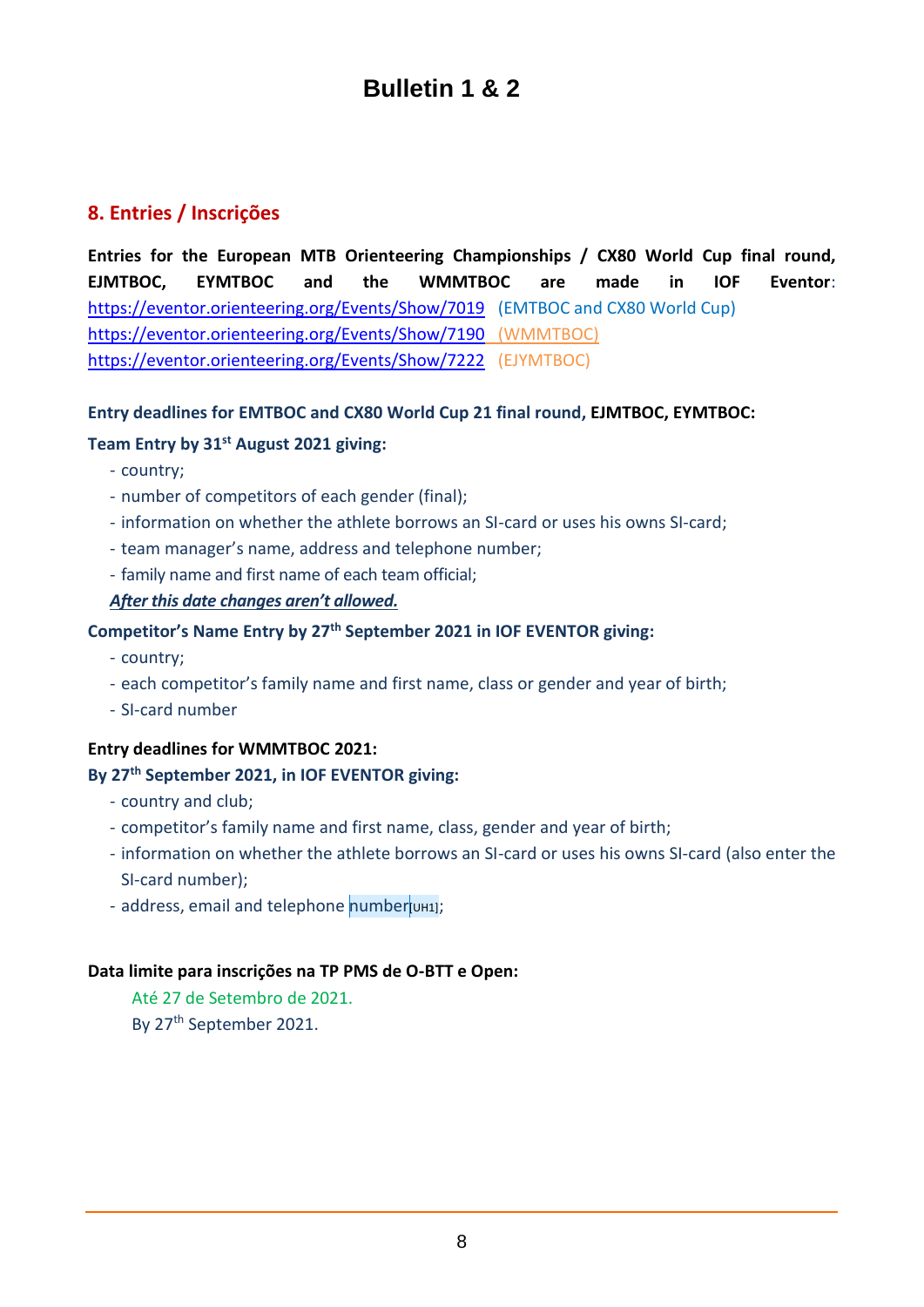

# <span id="page-8-0"></span>**9. Entry fees / Taxas de inscrição**

### **For EMTBOC and CX80 World Cup 2021:**

| Accreditation fee (including model event) | €60/person                 |
|-------------------------------------------|----------------------------|
| Accreditation fee for team officials      | €55/person                 |
| Middle distance                           | €30/person                 |
| Long distance                             | €35/person                 |
| Mixed Relay (per Team)                    | €90                        |
| Participation fee for banquet             | Included in accreditations |
| Fee for one training map [UH2]            | €5                         |

#### **For WMMTBOC 2021:**

| Accreditation fee (including model event) | €50/person                 |
|-------------------------------------------|----------------------------|
| Mass start                                | €35/person                 |
| Middle distance                           | €30/person                 |
| Long distance                             | €35/person                 |
| Sprint distance                           | €25/person                 |
| Participation fee for banquet             | Included in accreditations |

#### **For EJMTBOC / EYMTBOC**

| Accreditation fee (including model event) | €30/person                 |
|-------------------------------------------|----------------------------|
| Middle distance                           | €20/person                 |
| Long distance                             | €20/person                 |
| Sprint distance                           | €20/person                 |
| Relay (per Team)                          | €60                        |
| Participation fee for banquet             | Included in accreditations |

#### **For Open Class**

| Middle distance | €15/person |
|-----------------|------------|
| Long distance   | €15/person |
| Sprint distance | €15/person |
| Relay Popular   | €45/team   |
| Party (Dinner)  | €20/person |
|                 |            |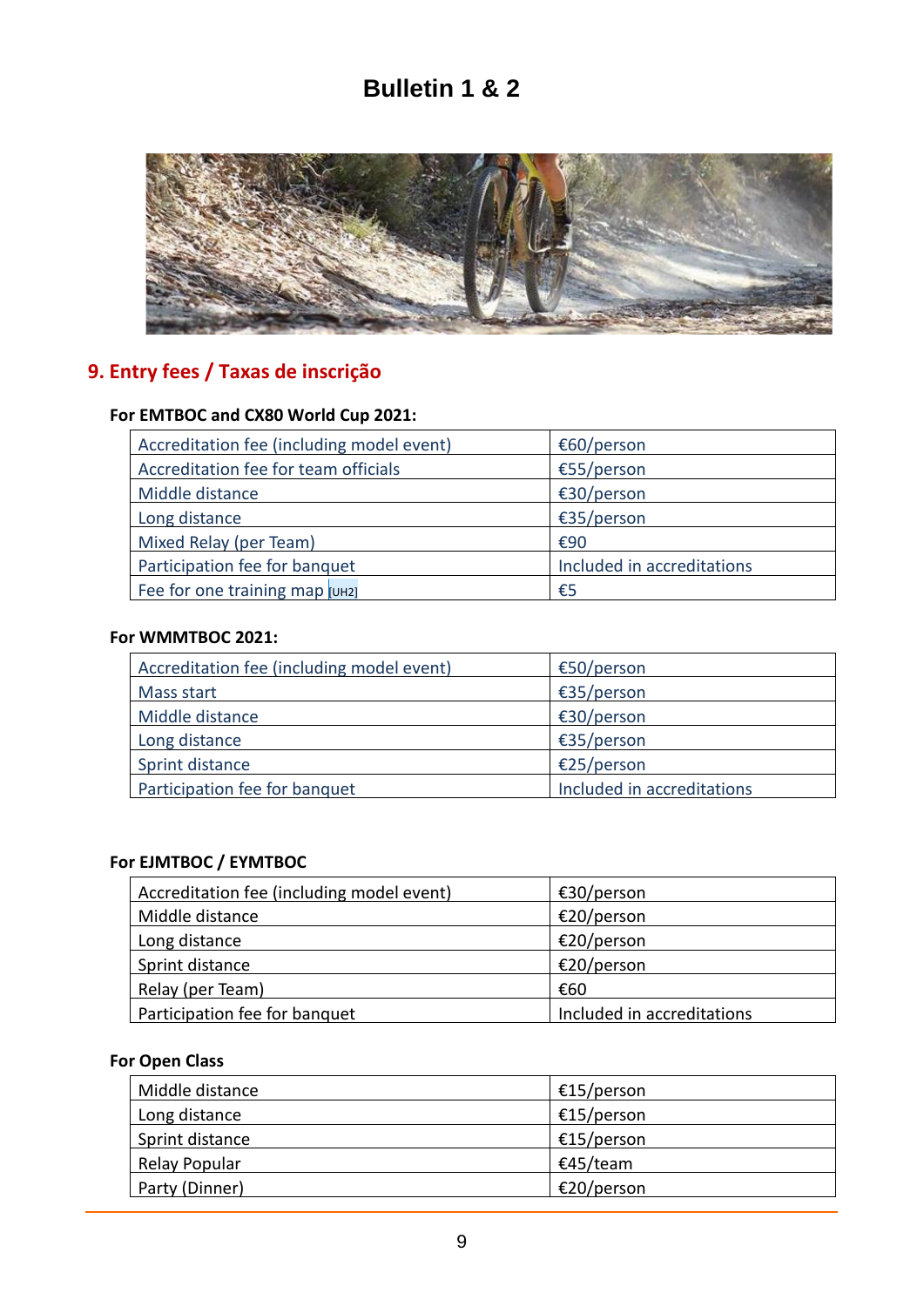**Deadline for payments:**

- **- EMTBOC and CX80 World Cup final round, EJMTBOC and EYMTBOC: 31st August 2021**
- **- WMMTBOC 2021: 27th September 2021**

#### **For POR MTBO Cup and Open / Para a Taça de Portugal PMS de O-BTT:**

According with the rules of the Portuguese PMS MTBO Cup. / Em conformidade com as normas da Taça de Portugal PMS de O-BTT.

| Participação no banquete | $\mathbf{a} \mathbf{a} \mathbf{a}$ |
|--------------------------|------------------------------------|
|--------------------------|------------------------------------|

#### <span id="page-9-0"></span>**10. Account details for payments / Conta bancária para pagamentos**

All payments are to be made to the **Portuguese Orienteering Federation-FPO**, as follows (all charges are paid by sender):

Bank name: **Caixa Geral de Depósitos** (Agency: **Marinha Grande**) BIC/SWIFT: **CGDIPTPL** IBAN: **PT50003504410004259693027** Bank Address: **Caixa Geral de Depósitos - Agência da Marinha Grande Rua Bernardino Jose Gomes - PT 2430-241 Marinha Grande - Portugal** Account owner: **Federação Portuguesa de Orientação-FPO** Account owner address: **Federação Portuguesa de Orientação-FPO - Estrada da Vieira, 4 - Bairro Florestal - Pedreanes - 2430-401 Marinha Grande - Portugal**

### <span id="page-9-1"></span>**11. Embargoed Areas / Áreas embargadas**

**Embargoed Areas from now till 10th October 2021:** The areas are out of bounds for all potential participants and team members, including competitors, team leaders, coaches, doctors, escorts, and any other person who through their knowledge of the terrain may influence the result of the competitions. The areas are restricted for MTB Orienteering activity. The exceptions are for Abrantes city center under certain restrictions – it's forbidden cycling, running, using a map or testing route choices.

**Áreas embargadas desde já até 10 de outubro de 2021**: As áreas estão proibidas para todos os participantes e membros das equipas, incluindo competidores, chefes de equipa, treinadores, médicos, acompanhantes e qualquer outra pessoa que através de seu conhecimento do terreno possa influenciar o resultado das competições. As áreas são restritas à atividade de Orientação em BTT. As exceções são para o centro da cidade de Abrantes sob certas restrições - é proibido andar de bicicleta, correr, usar um mapa ou testar escolhas de trajeto.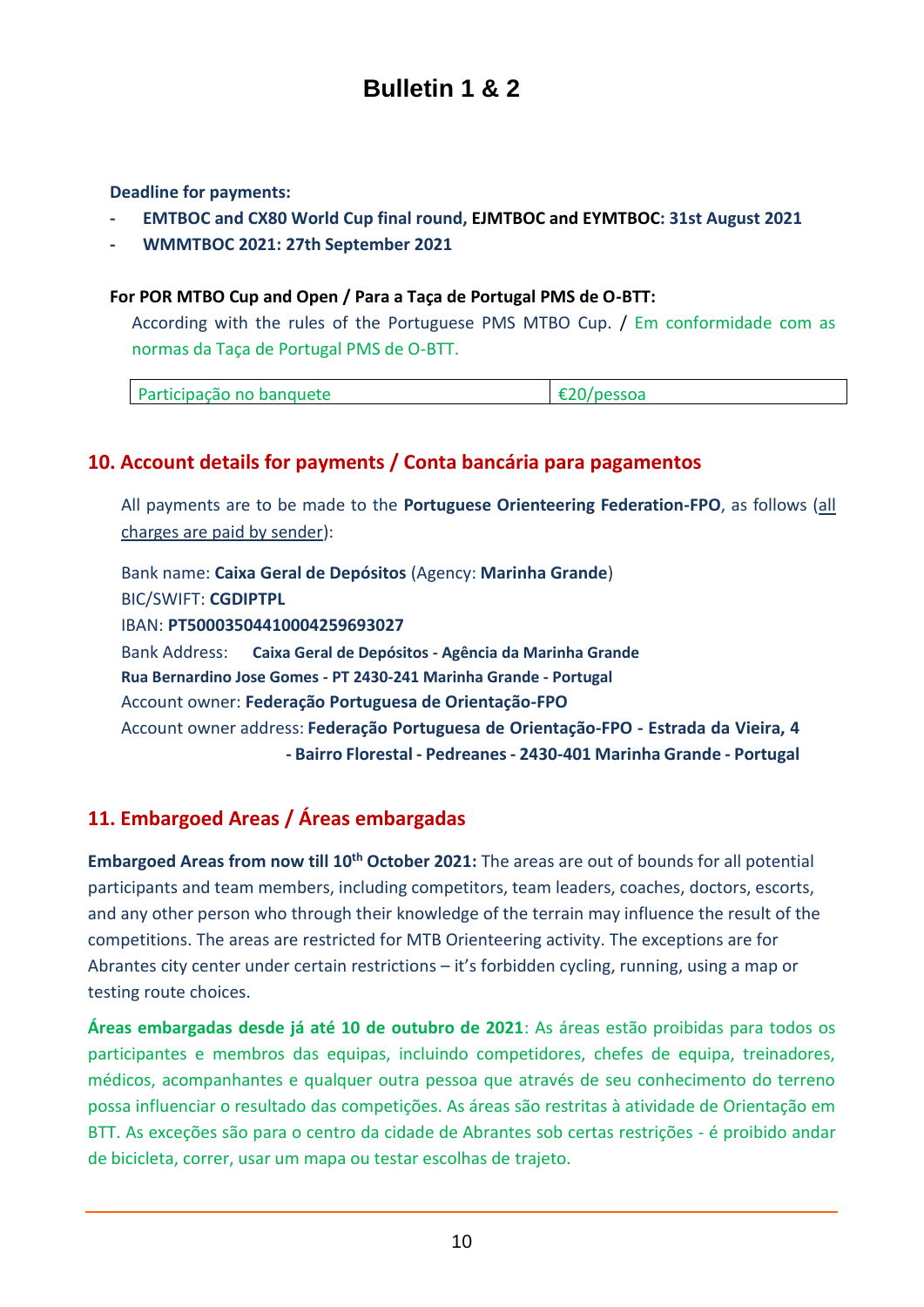

### <span id="page-10-0"></span>**12. Maps / Mapas**

The maps for the competition will be revised and expanded. / Os mapas para a competição serão revistos e ampliados.

The old maps will be available on the event website. / Os mapas antigos serão disponibilizados no sitio do evento.

### <span id="page-10-1"></span>**13. Terrain description / Descrição dos terrenos**

| Event                   | Map          | <b>Terrain Description</b>                                                                                                                                                                                                                                                                                                                                                                   |
|-------------------------|--------------|----------------------------------------------------------------------------------------------------------------------------------------------------------------------------------------------------------------------------------------------------------------------------------------------------------------------------------------------------------------------------------------------|
| Mixed Relay +<br>Sprint | 1:7500, E 5m | The Sprint area is a combination of suburban forest, park and<br>urban area of a town with a varied terrain. The area has a<br>dense network of tracks and paths with a good rideability.<br>A área do Sprint é uma combinação de floresta suburbana,<br>parque e área urbana de uma cidade com terreno variado. A<br>zona possui uma densa rede de trilhos e caminhos de boa<br>progressão. |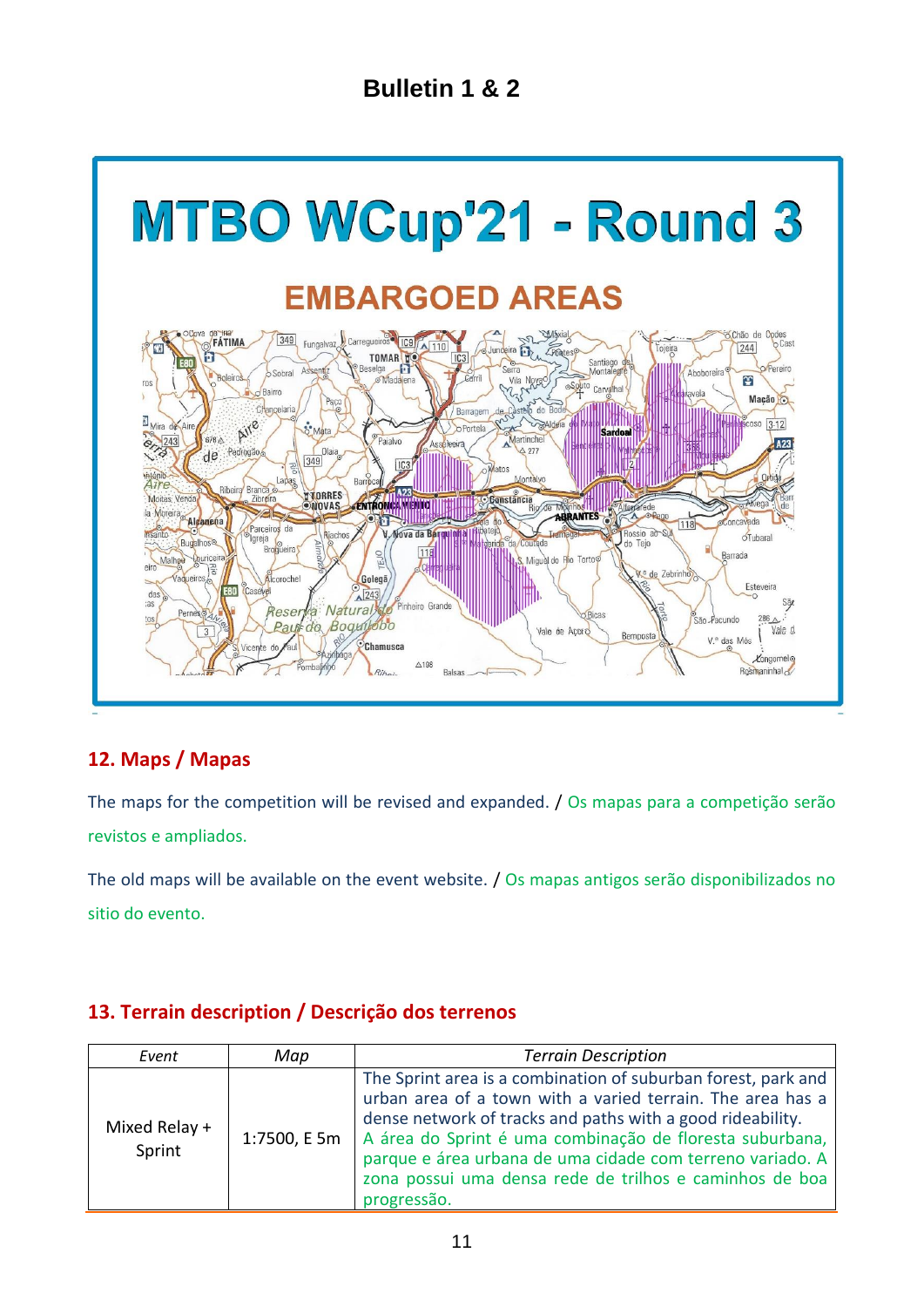| Middle distance               | 1:10000, E 5m | The Middle and Long distance area is a combination of pine<br>and eucalyptus forest and very small urban areas, on the Long<br>distance there will be small parts of rugged and hilly terrain<br>with a dense network of roads and paths, mostly with a good<br>rideability.<br>As áreas de Distância Média e Distância Longa são uma<br>combinação de floresta de pinheiros e eucaliptos e muito<br>pequenas áreas urbanas, com pequenas zonas de terreno<br>acidentado com uma densa rede de estradões e caminhos, na<br>sua maioria de boa progressão. |
|-------------------------------|---------------|-----------------------------------------------------------------------------------------------------------------------------------------------------------------------------------------------------------------------------------------------------------------------------------------------------------------------------------------------------------------------------------------------------------------------------------------------------------------------------------------------------------------------------------------------------------|
| Long distance +<br>Mass start | 1:15000, E 5m |                                                                                                                                                                                                                                                                                                                                                                                                                                                                                                                                                           |

# <span id="page-11-0"></span>**14. Competition rules / Regras da competição**

The Competition Rules for IOF Mountain Bike Orienteering Events (version valid from 1st February 2020) and the MTB Orienteering World Cup Special Rules 2021 shall be applied. / As Regras de Competição para os Eventos de Orientação em BTT da IOF (versão válida a partir de 1 de fevereiro de 2020) e as Regras Especiais da Taça do Mundo de Orientação em BTT 2021 serão aplicadas.

### <span id="page-11-1"></span>**15. Special rules / Regra especial**

Riding off the track, trail or path is allowed. There might be controls not situated on paths, but they will be perfectly clear and easily accessible. / Circular for a dos caminhos é permitido e podem existir controlos fora dos mesmos. No entanto, neste caso, serão perfeitamente claros e de fácil acesso.

# <span id="page-11-2"></span>**16. Time keeping system / Sistema de control electrónico**

SPORTident Air+ will be used on all events with SI-Card and compatible Control Stations. SI cards can be rented from Organizers for  $€7,50$  / for the whole event ( $€80$  deposit).

# <span id="page-11-3"></span>**17. Course lengths and winning times / Distâncias e tempos para os vencedores**

**For EMTBOC and CX80 World Cup 2021; WMMTBOC; and EJMTBOC / EYMTBOC:** The winning times are according to the Competition Rules (rule 16.8 or appendices 10/11). Information about the courses (length and climb) will follow later.

# **For POR PMS MTBO Cup and Open / para a Taça de Portugal PMS O-BTT e Open:**

To be reported later. / A divulgar posteriormente.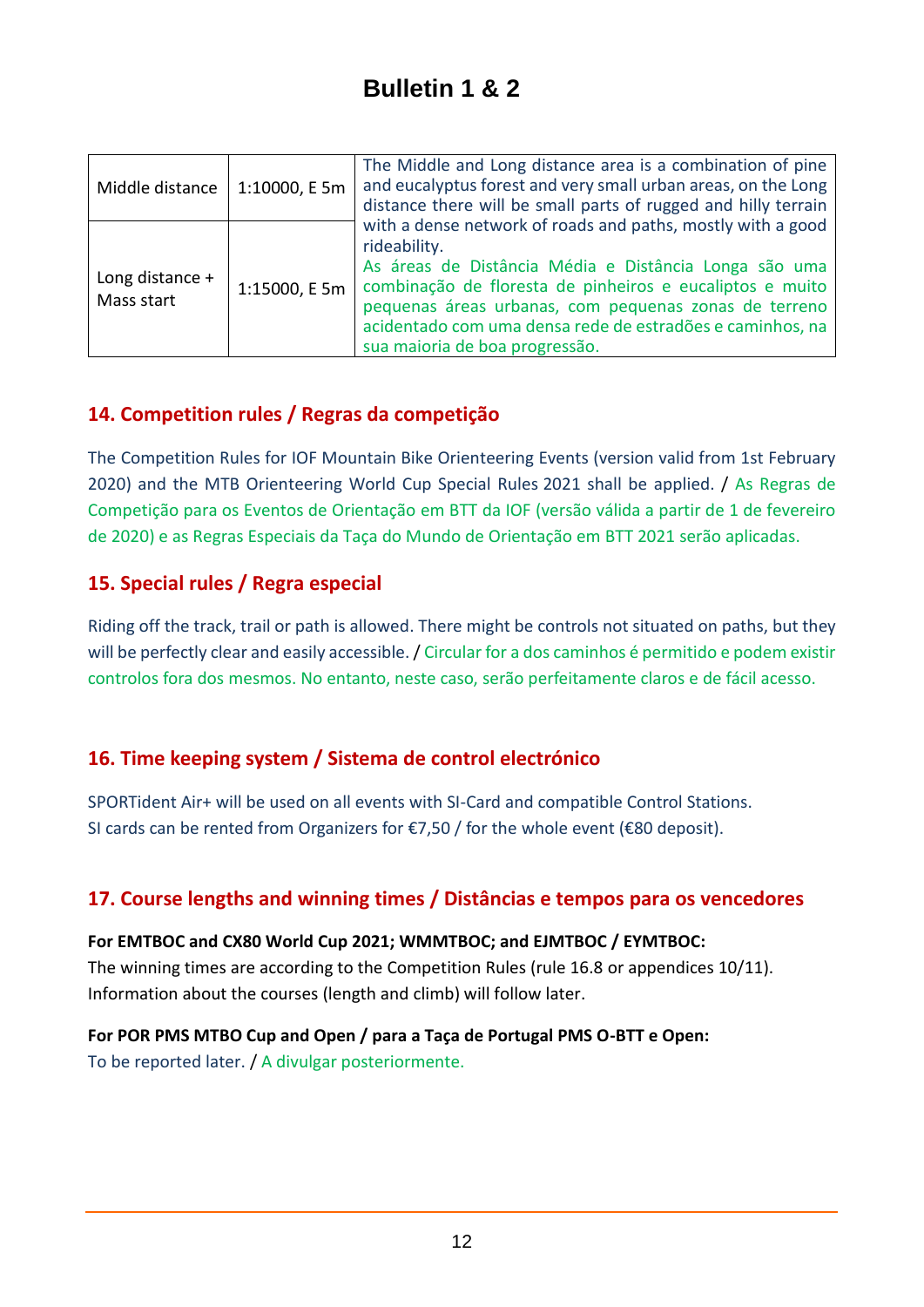# <span id="page-12-0"></span>**18. Training Opportunities**[UH3]

To be reported later **/** A divulgar posteriormente.

### <span id="page-12-1"></span>**19. Anti-doping**

Doping is strictly forbidden and the organizers usual are dedicated to supporting the anti-doping authorities in their work. Doping tests are always carried out in accordance with the procedures described in the WADA International Standard for Testing. The IOF AntiDoping Rules and the World Anti-Doping Code apply. Athletes who are selected for the doping tests must bring an official identification (with photo) to the doping test area. The athlete should also bring along their therapeutic use exemption (TUE) if applicable. In general, it is advisable that the athletes bring along their ID to all the competitions and events. For more information and anti-doping documents, please consult:<https://orienteering.sport/iof/anti-doping>

### <span id="page-12-2"></span>**20. Weather / Tempo**

During October you can expect temperatures from 15º to 34º Celsius during the day and from 7º to 20º at the night./ Durante outubro podem registar-se temperaturas entre 15º a 34º Celsius durante o dia e entre 7º a 20º à noite.

# <span id="page-12-3"></span>**21. Health care (extra cost) / Saúde**

The Organizer will provide first aid at the competition centre and at the arenas of each event. The Organizer will not bear costs connected to health insurance of foreign participants. Foreign participants take part at their own risk. FPO affiliates are covered by the FPO's policies. / A Organização prestará os primeiros socorros no centro de competição e nas arenas de cada evento. A Organização não arcará com custos vinculados ao seguro desportivo dos participantes estrangeiros. Os participantes estrangeiros participam por sua própria conta e risco. Os filiados na FPO estão abrangidos pelas apólices desta.

### <span id="page-12-4"></span>**22. Accommodation (extra cost) / Alojamento**

The organization will provide a variety of accommodation that will be published on the event website. / A organização disponibilizará diversos alojamentos que serão publicados no site do evento.